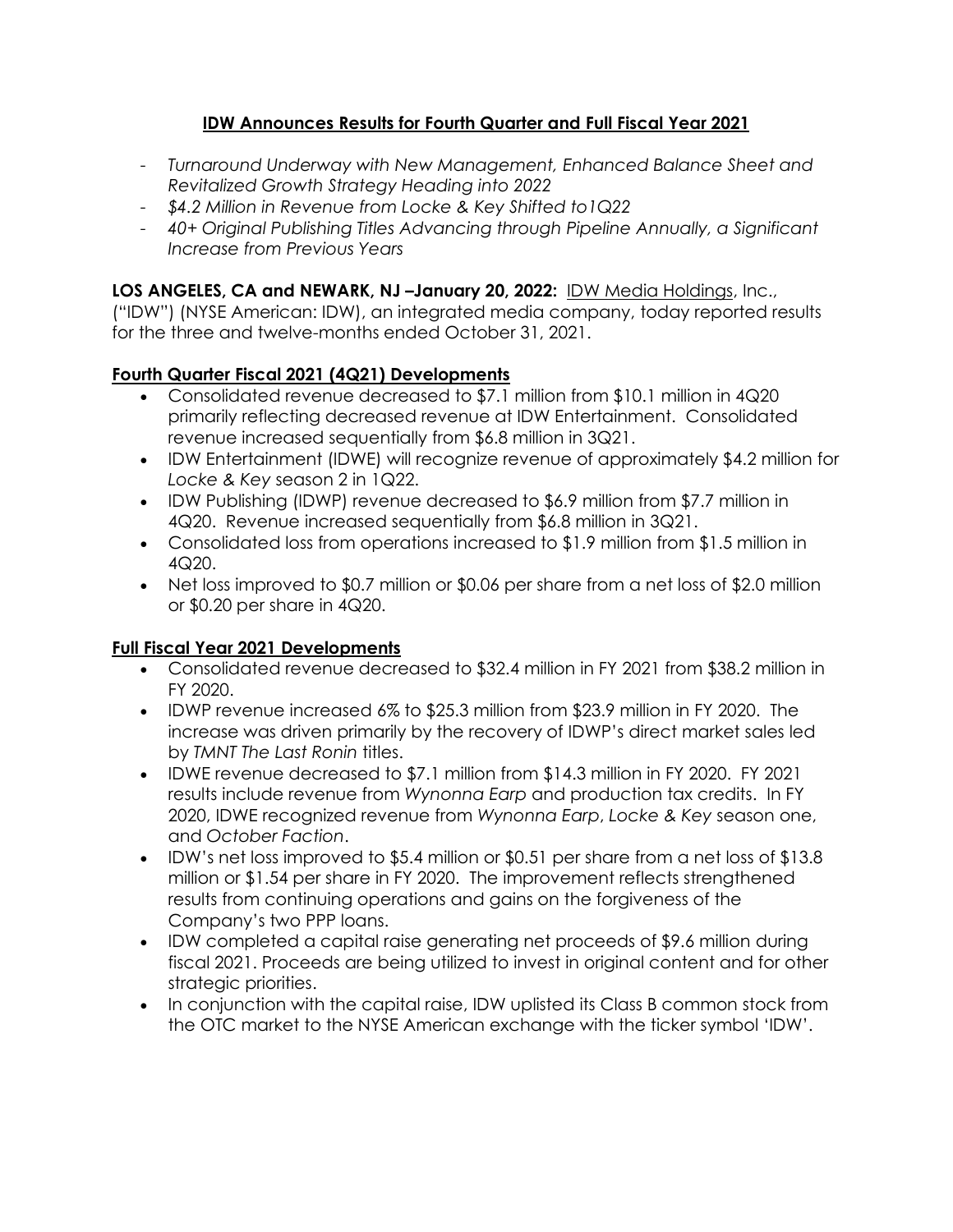#### **Comments from Ezra Rosensaft, Chief Executive Officer**

"IDW made tremendous operational progress during fiscal 2021, strengthening our balance sheet, enhancing our management team, and uplisting to the NYSE American exchange. We enter fiscal 2022 positioned to drive growth through partnerships with talented creators. Together, we are developing best-in-class original content to leverage across our publishing and entertainment businesses.

"We are excited about the franchises we're bringing to market on the entertainment side of our business highlighted by the recent announcement of our deal with Apple+ for ten episodes of our original live-action series *Surfside Girls,* which we will develop and produce in conjunction with Endeavor Content. During calendar year 2022, we expect to realize revenue upon delivery of season 3 of *Locke & Key* to Netflix and season 1 of *Surfside Girls* to Apple TV*.* Also, in the first quarter of FY 2022, we will recognize \$4.2 million in revenue from season 2 of *Locke & Key* providing a nice lift as we start the year.

"As we move into fiscal 2022, we see robust opportunities to efficiently and profitably bring unique content to our platforms. We are scaling up to develop approximately 40 original titles annually, which is more than double the levels of previous years, and we continue to aggressively pursue new creators and titles. We now have the people, processes, cost discipline, and enhanced balance sheet to best leverage those properties, and are excited and energized for the year ahead."

#### **Consolidated P&L Highlights\***

| (*In millions, except loss per share. Quarterly<br>results are unaudited. |               |            |                         |             |               |        |               |             |               |             |
|---------------------------------------------------------------------------|---------------|------------|-------------------------|-------------|---------------|--------|---------------|-------------|---------------|-------------|
| Numbers may not foot due to rounding)                                     |               | 4Q21       |                         | 3Q21        |               | 4Q20   |               | <b>FY21</b> |               | <b>FY20</b> |
| Revenue                                                                   | \$            | 7.1        | \$                      | 6.8         | \$            | 10.1   | \$            | 32.4        | \$            | 38.2        |
| Direct cost of revenue                                                    | \$            | 4.0        | $\frac{1}{2}$           | 3.8         | $\frac{1}{2}$ | 6.5    | \$            | 21.8        | \$            | 29.5        |
| SG&A including non-cash                                                   |               |            |                         |             |               |        |               |             |               |             |
| compensation                                                              | \$            | 4.9        | \$                      | 5.0         | $\frac{1}{2}$ | 4.9    | \$            | 19.1        | \$            | 17.7        |
| Non-cash compensation                                                     |               |            |                         |             |               |        |               |             |               |             |
| included in SG&A                                                          | \$            | 0.1        | \$                      | 0.1         | $\frac{1}{2}$ | 0.2    | \$            | 0.3         | \$            | 1.1         |
| Depreciation &                                                            |               |            |                         |             |               |        |               |             |               |             |
| amortization                                                              | \$            | 0.1        | \$                      | 0.1         | \$            | 0.1    | \$            | 0.2         | \$            | 0.3         |
| Loss from operations                                                      | \$            | (1.9)      | $\sqrt[6]{\frac{1}{2}}$ | $(2.1)$ \$  |               | (1.5)  | \$            | (8.7)       | \$            | (9.3)       |
| Net loss from continuing                                                  |               |            |                         |             |               |        |               |             |               |             |
| operations                                                                | $\frac{1}{2}$ | $(0.7)$ \$ |                         | $(0.9)$ \$  |               | (1.7)  | \$            | (6.2)       | \$            | (9.7)       |
| Loss from discontinued                                                    |               |            |                         |             |               |        |               |             |               |             |
| operations, net                                                           | \$            |            | \$                      |             | \$            | (0.3)  | $\frac{1}{2}$ | (1.3)       | $\frac{1}{2}$ | (4.1)       |
| Gain on sale of                                                           |               |            |                         |             |               |        |               |             |               |             |
| discontinued operations                                                   | \$            |            | \$                      |             | \$            |        | \$            | 2.1         | \$            |             |
| Net loss                                                                  | \$            | $(0.7)$ \$ |                         | $(0.9)$ \$  |               | (2.0)  | \$            | (5.4)       | \$            | (13.8)      |
| Loss per share from-                                                      |               |            |                         |             |               |        |               |             |               |             |
| continuing operations                                                     | \$            | (0.06)     | \$                      | $(0.09)$ \$ |               | (0.17) | \$            | (0.59)      | \$            | (1.08)      |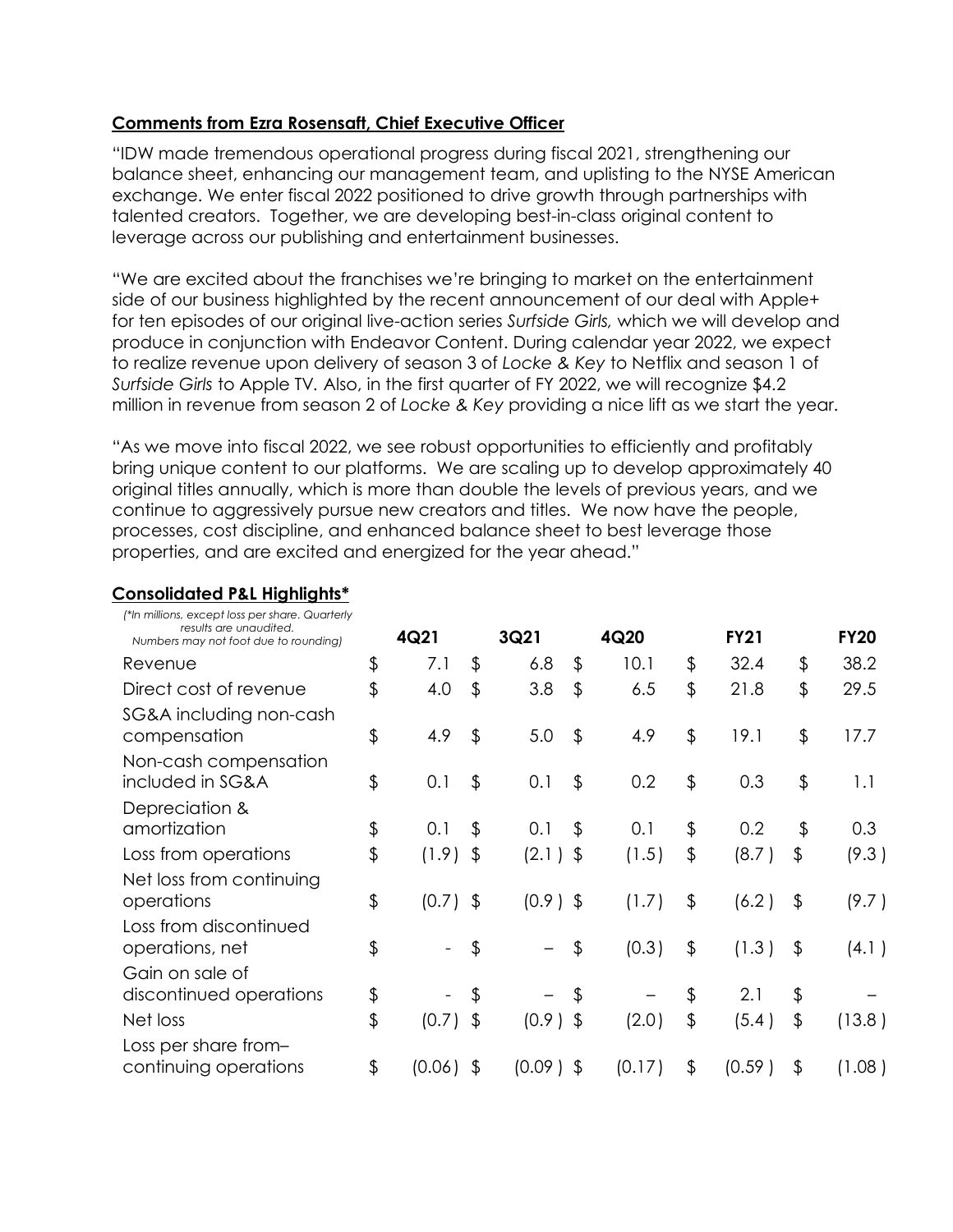| \$<br>(0.20)<br>\$<br>$(0.09)$ \$<br>Net loss per share<br>$(0.06)$ \$<br>(0.51)<br>\$<br>Segment P&L Highlights*<br>4Q21<br>3Q21<br>4Q20<br><b>FY21</b><br>Revenue<br>\$<br>6.9<br>\$<br>25.3<br><b>IDW Publishing</b><br>6.8 <sup>5</sup><br>7.7<br>\$<br>\$<br>0.2<br>$\mathfrak{g}$<br>\$<br>\$<br><b>IDW Entertainment</b><br>2.4<br>7.1<br>$-$<br>Income (loss) from operations<br>\$<br><b>IDW Publishing</b><br>\$<br>\$<br>\$<br>(0.8)<br>0.1<br>0.5<br>$\mathfrak{L}$<br>$\sim$<br>\$<br><b>IDW Entertainment</b><br>$(1.5)$ \$<br>$(1.8)$ \$<br>(6.7)<br>(2.0)<br>\$<br>\$ | (0.46)      |
|---------------------------------------------------------------------------------------------------------------------------------------------------------------------------------------------------------------------------------------------------------------------------------------------------------------------------------------------------------------------------------------------------------------------------------------------------------------------------------------------------------------------------------------------------------------------------------------|-------------|
|                                                                                                                                                                                                                                                                                                                                                                                                                                                                                                                                                                                       | (1.54)      |
|                                                                                                                                                                                                                                                                                                                                                                                                                                                                                                                                                                                       |             |
|                                                                                                                                                                                                                                                                                                                                                                                                                                                                                                                                                                                       | <b>FY20</b> |
|                                                                                                                                                                                                                                                                                                                                                                                                                                                                                                                                                                                       |             |
|                                                                                                                                                                                                                                                                                                                                                                                                                                                                                                                                                                                       | \$23.9      |
|                                                                                                                                                                                                                                                                                                                                                                                                                                                                                                                                                                                       | \$14.3      |
|                                                                                                                                                                                                                                                                                                                                                                                                                                                                                                                                                                                       |             |
|                                                                                                                                                                                                                                                                                                                                                                                                                                                                                                                                                                                       | (0.1)       |
|                                                                                                                                                                                                                                                                                                                                                                                                                                                                                                                                                                                       | (8.6)       |
| \$<br>\$<br>(0.4)<br>$(0.3)$ \$<br>\$(1.2)<br>Corporate<br>\$<br>$\overline{\phantom{a}}$                                                                                                                                                                                                                                                                                                                                                                                                                                                                                             | (0.6)       |

#### **Financial Take-Aways**

*(4Q21 compared to 4Q20. Full year fiscal 2021 results are compared to full year fiscal 2020.)*

- **Revenue:**
	- o IDWP: In 4Q21, strong direct market sales were offset by a decrease in book market sales as a result of exceptional demand for Top Shelf titles in 4Q20. In FY 2021, surging direct market sales led by TMNT *The Last Ronin* titles were supplemented by a strong increase in game sales.
	- o IDWE: In 4Q21, IDWE generated no significant revenue. Revenue from *Locke & Key* season 2 will be reported in 1Q22. FY 2021 revenue was comprised principally of tax credits for production of prior series and by revenue from season 4 of *Wynonna Earp*. In FY 2020, *Wynonna Earp, Locke & Key* Season 1, and *October Faction* were the primary revenue generators.

### • **Income (loss) from Operations:**

- $\circ$  IDWP: In 4Q21, income from operations decreased to \$0.04 million from \$0.5 million. The decrease was primarily related to exceptionally strong sales of higher-margin backlisted books in 4Q20, and increased severance pay partially offset by a reduction in SG&A in 4Q21. For FY 2021, the loss from operations increased to \$0.8 million from \$0.1 million, primarily due to the decrease in sales of backlisted book titles and increased compensation and marketing expense in FY 2021.
- $\circ$  IDWE: In 4Q21, the loss from operations improved to \$1.5 million from a loss of \$2.0 million. In the year-ago quarter, the legacy production financing deals that generated the majority of IDWE's revenue incurred significant losses. For FY 2021, IDWE's loss from operations improved to \$6.7 million compared to a loss from operations of \$8.6 million. IDWE had largely worked through the unfavorable impacts of legacy financing deals by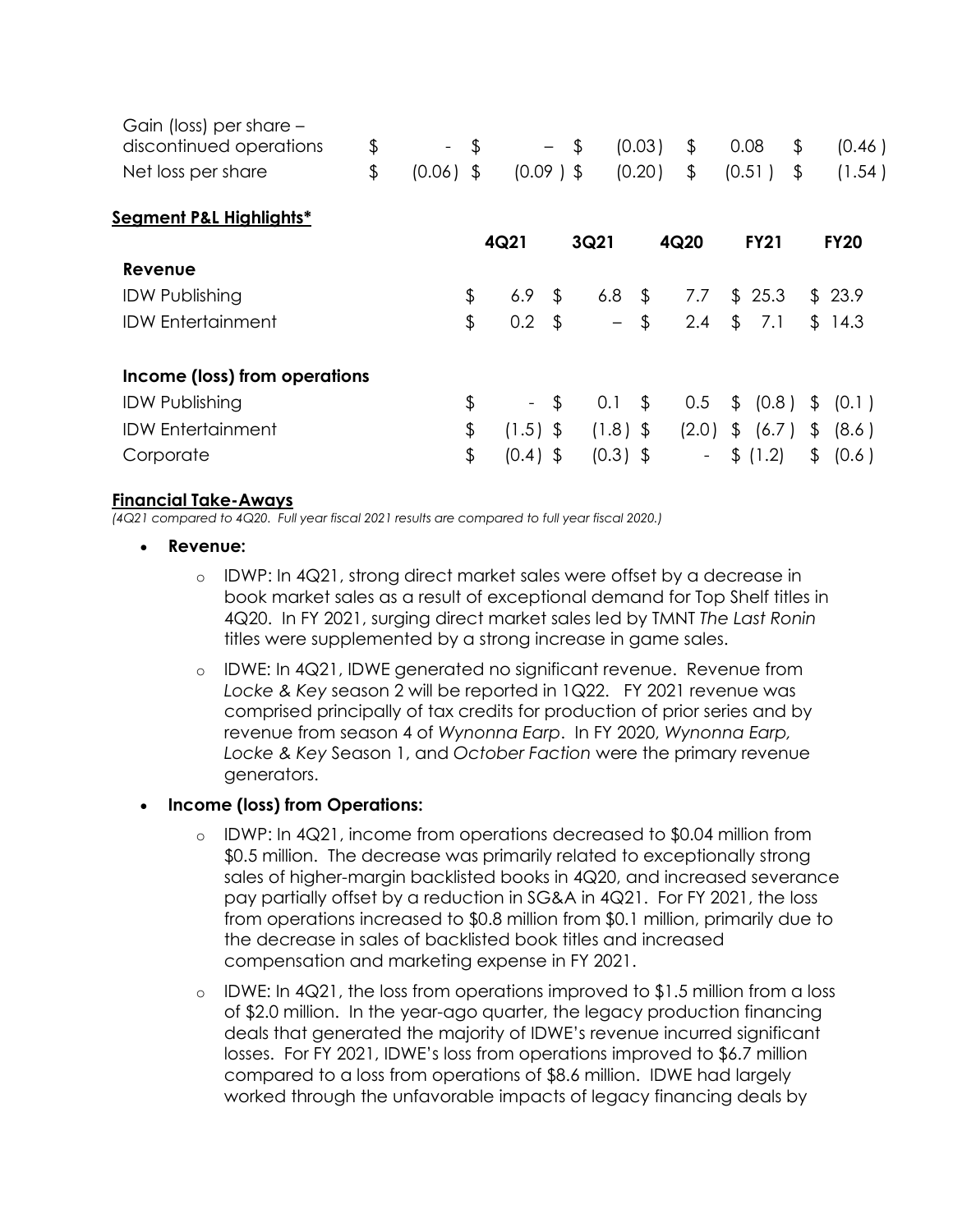year-end FY 2021. Additionally, in FY 2021, IDWE benefitted from production tax credits, partially offset by a \$2.1 million impairment.

• **Balance Sheet Highlights:** At October 31, 2021, IDW's cash balance was \$17.5 million. Working capital (current assets less current liabilities) totaled \$19.6 million.

# **Earnings Conference Call**

IDW's management will host an earnings conference call beginning at 5:00 PM Eastern time today to present results, outlook, and strategy followed by Q&A with investors. To listen to the call and participate in the Q&A, dial (877) 705-6003 (domestic) or (201) 493- 6725 (international) and request the 'IDW Media call.'

A replay of the conference call can be accessed approximately three hours after the call concludes through Thursday, January 27, 2022, by dialing (844) 512-2921 (domestic) or (412) 317-6671 (international) and providing the replay pin: 13726050. A recording of the conference call will also be available via streaming audio through the IDW [investor](https://idwmediaholdings.com/investors/) [relations](https://idwmediaholdings.com/investors/) website.

#### **About IDW Media Holdings:**

IDW (NYSE American: IDW) is an integrated media company providing compelling stories and characters for global audiences. Our IDW Publishing and IDW Entertainment businesses acquire IP for holistic franchise development across comics and graphic novels, television and other entertainment platforms and leverage established stories from our creative partners.

### *Forward-Looking Statements:*

*In this press release, all statements that are not purely about historical facts, including, but not limited to, those in which we use the words "believe," "anticipate," "expect," "plan," "intend," "estimate, "target" and similar expressions, are forward-looking statements within the meaning of the Private Securities Litigation Reform Act of 1995. While these forward-looking statements represent our current judgment of what may happen in the future, actual results may differ materially from the results expressed or*  implied by these statements due to numerous important factors, including, but not *limited to, those described in our Annual Report on Form 10-K (under the headings "Risk Factors" and "Management's Discussion and Analysis of Financial Condition and Results of Operations"), which may be revised or supplemented in subsequent reports on SEC Forms 10-K, 10-Q and 8-K. We are under no obligation, and expressly disclaim any obligation, to update the forward-looking statements in this press release, whether as a result of new information, future events or otherwise.*

### **Contact:**

John Nesbett/Jennifer Belodeau IMS Investor Relations idw@imsinvestorrelations.com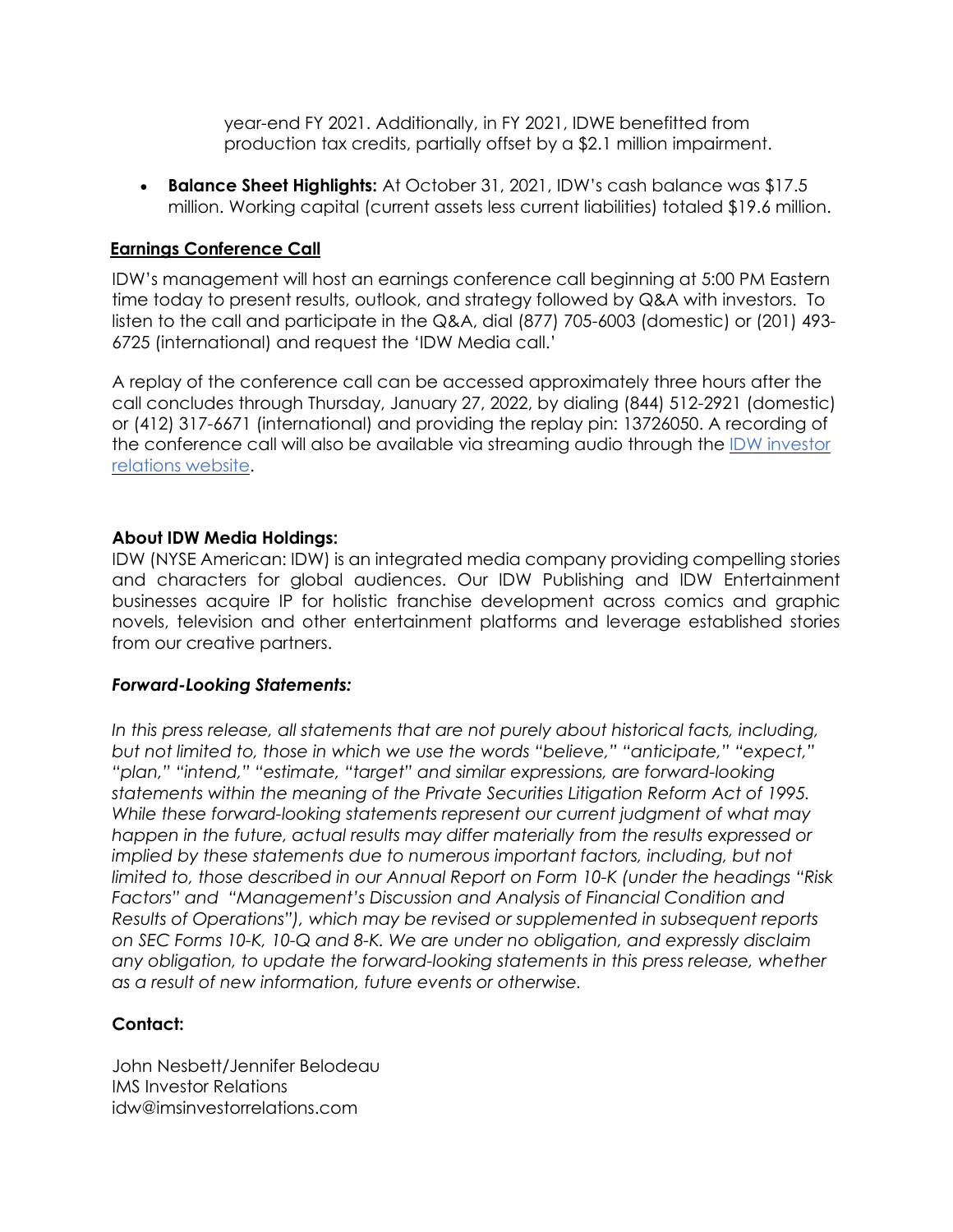#### **IDW MEDIA HOLDINGS, INC. CONSOLIDATED BALANCE SHEETS**

| (in thousands, except per share data)                                                                                        |                    | October 31,<br>2021 | October 31,<br>2020 |           |
|------------------------------------------------------------------------------------------------------------------------------|--------------------|---------------------|---------------------|-----------|
| <b>Assets</b>                                                                                                                |                    |                     |                     |           |
| <b>Current assets:</b>                                                                                                       |                    |                     |                     |           |
| Cash and cash equivalents                                                                                                    | \$                 | $17,532$ \$         |                     | 10,541    |
| Trade accounts receivable, net                                                                                               |                    | 5,431               |                     | 22,921    |
| Inventory                                                                                                                    |                    | 3,090               |                     | 3,754     |
| Prepaid expenses                                                                                                             |                    | 2,270               |                     | 1,361     |
| Current assets held for sale from discontinued operations                                                                    |                    |                     |                     | 11,171    |
| Total current assets                                                                                                         |                    | 28,323              |                     | 49,748    |
| <b>Non-current assets</b>                                                                                                    |                    |                     |                     |           |
| Property and equipment, net                                                                                                  |                    | 347                 |                     | 410       |
| Right-of-use assets, net                                                                                                     |                    | 302                 |                     | 771       |
| Investments                                                                                                                  |                    |                     |                     | 25        |
| Intangible assets, net                                                                                                       |                    | 679                 |                     | 52        |
| Goodwill                                                                                                                     |                    | 199                 |                     | 199       |
| Television costs, net                                                                                                        |                    | 1,487               |                     | 2,926     |
| Other assets                                                                                                                 |                    | 61                  |                     | 527       |
| <b>Total assets</b>                                                                                                          | $\dot{\mathsf{S}}$ | $31,398$ \$         |                     | 54,658    |
| Liabilities and Stockholders' Equity                                                                                         |                    |                     |                     |           |
| <b>Current liabilities:</b>                                                                                                  |                    |                     |                     |           |
| Trade accounts payable                                                                                                       | \$                 | $1,141$ \$          |                     | 1,406     |
| <b>Accrued expenses</b>                                                                                                      |                    | 3,197               |                     | 2,458     |
| Production costs payable                                                                                                     |                    | 2,010               |                     | 1,495     |
| Deferred revenue                                                                                                             |                    | 2,045               |                     | 2,385     |
| Bank loans payable - current portion                                                                                         |                    |                     |                     | 14,204    |
| Government loans- current portion                                                                                            |                    |                     |                     | 793       |
| Operating lease obligations - current portion                                                                                |                    | 348                 |                     | 562       |
| Other current liabilities                                                                                                    |                    |                     |                     | 69        |
| Current liabilities held for sale from discontinued operations                                                               |                    |                     |                     | 8,540     |
| <b>Total current liabilities</b>                                                                                             |                    | 8,741               |                     | 31,912    |
| <b>Non-current liabilities</b>                                                                                               |                    |                     |                     |           |
| Operating lease obligations - long term portion                                                                              |                    | 20                  |                     | 368       |
| Government loans - long term portion                                                                                         |                    |                     |                     | 403       |
| Related party loans payable - long term portion                                                                              |                    |                     |                     | 3,750     |
| <b>Total liabilities</b>                                                                                                     | \$                 | 8,761               | \$                  | 36,433    |
|                                                                                                                              |                    |                     |                     |           |
| Stockholders' equity (see note 3):<br>Preferred stock, \$.01 par value; authorized shares - 500; no shares issued at October |                    |                     |                     |           |
| 31, 2021 and October 31, 2020                                                                                                |                    |                     |                     |           |
| Class B common stock, \$0.01 par value; authorized shares - 20,000; 12,938 and 9,987                                         |                    |                     |                     |           |
| shares issued and 12,419 and 9,468 shares outstanding at October 31, 2021 and                                                |                    |                     |                     |           |
| October 31, 2020, respectively                                                                                               |                    | 123                 |                     | 93        |
| Class C common stock, \$0.01 par value; authorized shares - 2,500; 545 shares issued                                         |                    |                     |                     |           |
| and outstanding at October 31, 2021 and October 31, 2020                                                                     |                    | 5                   |                     | 5         |
| Additional paid-in capital                                                                                                   |                    | 103,819             |                     | 111,379   |
| Accumulated other comprehensive loss                                                                                         |                    |                     |                     | (60)      |
| Accumulated deficit                                                                                                          |                    | (80, 114)           |                     | (91, 996) |
| Treasury stock, at cost, consisting of 519 shares of Class B common stock at October                                         |                    |                     |                     |           |
| 31, 2021 and October 31, 2020                                                                                                |                    | (1, 196)            |                     | (1, 196)  |
| Total stockholders' equity                                                                                                   |                    | 22,637              |                     | 18,225    |
| Total liabilities and stockholders' equity                                                                                   |                    |                     |                     |           |
|                                                                                                                              | \$                 | $31,398$ \$         |                     | 54,658    |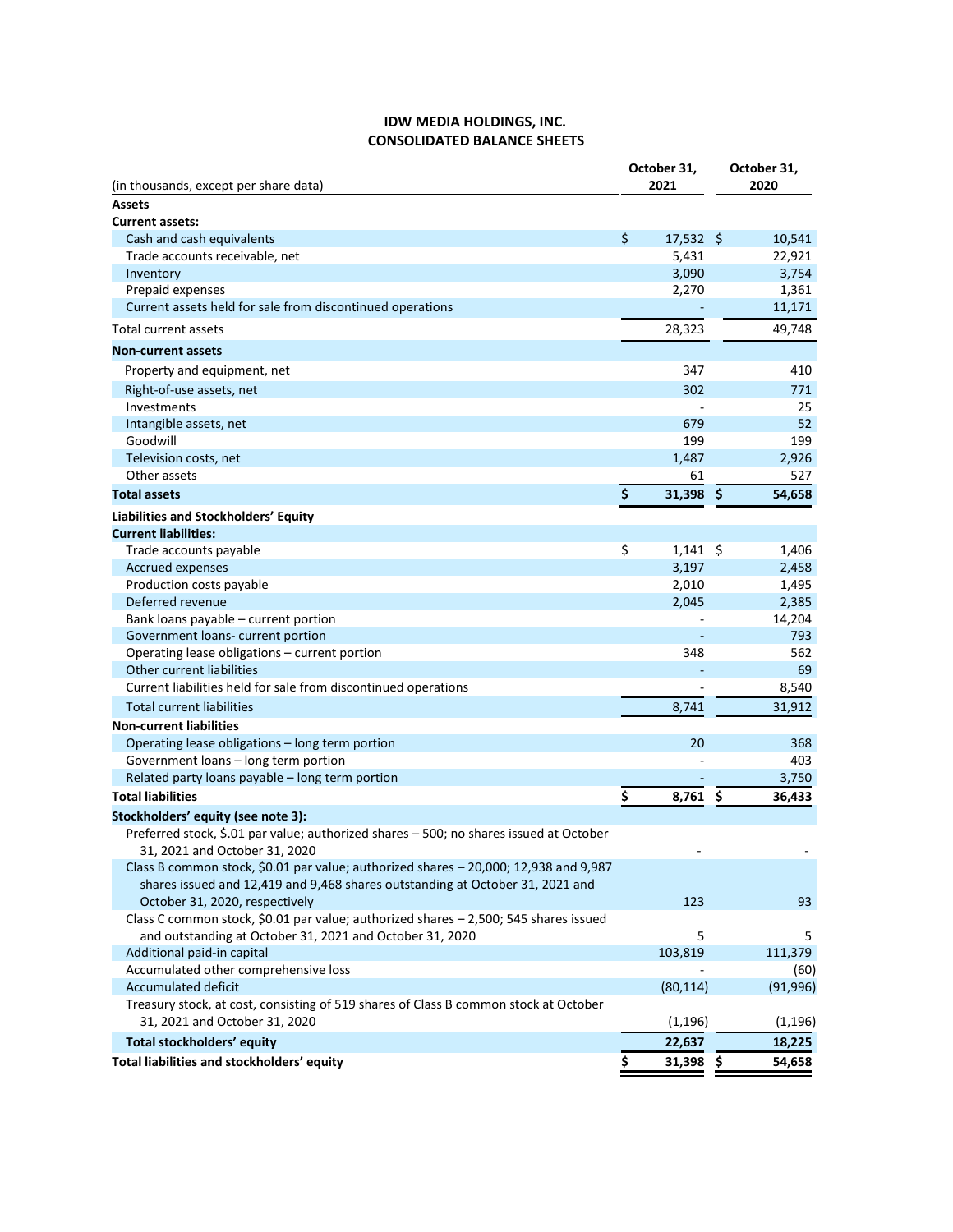#### **IDW MEDIA HOLDINGS, INC. CONSOLIDATED STATEMENTS OF OPERATIONS**

|                                                                                                   |    | <b>Fiscal Years Ended</b>     |                         |  |  |  |
|---------------------------------------------------------------------------------------------------|----|-------------------------------|-------------------------|--|--|--|
| (in thousands, except per share data)                                                             |    | <b>October</b><br>31,<br>2021 | October<br>31,<br>2020  |  |  |  |
| Revenues                                                                                          | S  | $32,425$ \$                   | 38,162                  |  |  |  |
| Costs and expenses:                                                                               |    |                               |                         |  |  |  |
| Direct cost of revenues                                                                           |    | 21,783                        | 29,530                  |  |  |  |
| Selling, general and administrative                                                               |    | 19,082                        | 17,704                  |  |  |  |
| Depreciation and amortization                                                                     |    | 245                           | 252                     |  |  |  |
| <b>Total costs and expenses</b>                                                                   |    | 41,110                        | 47,486                  |  |  |  |
| Loss from operations                                                                              |    | (8,685)                       | (9, 324)                |  |  |  |
| Interest income (expense), net                                                                    |    | 118                           | (46)                    |  |  |  |
| Other income (expense), net                                                                       |    | 2,333                         | (318)                   |  |  |  |
| Net loss from continuing operations                                                               |    | (6, 234)                      | (9,688)                 |  |  |  |
| Loss from discontinued operations, net                                                            |    | (1, 281)                      | (4, 110)                |  |  |  |
| Gain on sale of discontinued operations                                                           |    | 2,123                         |                         |  |  |  |
| Net gain (loss) on discontinued operations                                                        |    | 842                           | (4, 110)                |  |  |  |
| <b>Net loss</b>                                                                                   |    |                               | $(5,392)$ \$ $(13,798)$ |  |  |  |
| Basic and diluted income (loss) per share (note 2):                                               |    |                               |                         |  |  |  |
| Continuing operations                                                                             | \$ | $(0.59)$ \$                   | (1.08)                  |  |  |  |
| Discontinued operations, net                                                                      |    | 0.08                          | (0.46)                  |  |  |  |
| Basic and diluted net loss per share                                                              |    | $(0.51)$ \$                   | (1.54)                  |  |  |  |
|                                                                                                   |    |                               |                         |  |  |  |
| Weighted-average number of shares used in the calculation of basic and diluted<br>loss per share: |    | 10,655                        | 8,982                   |  |  |  |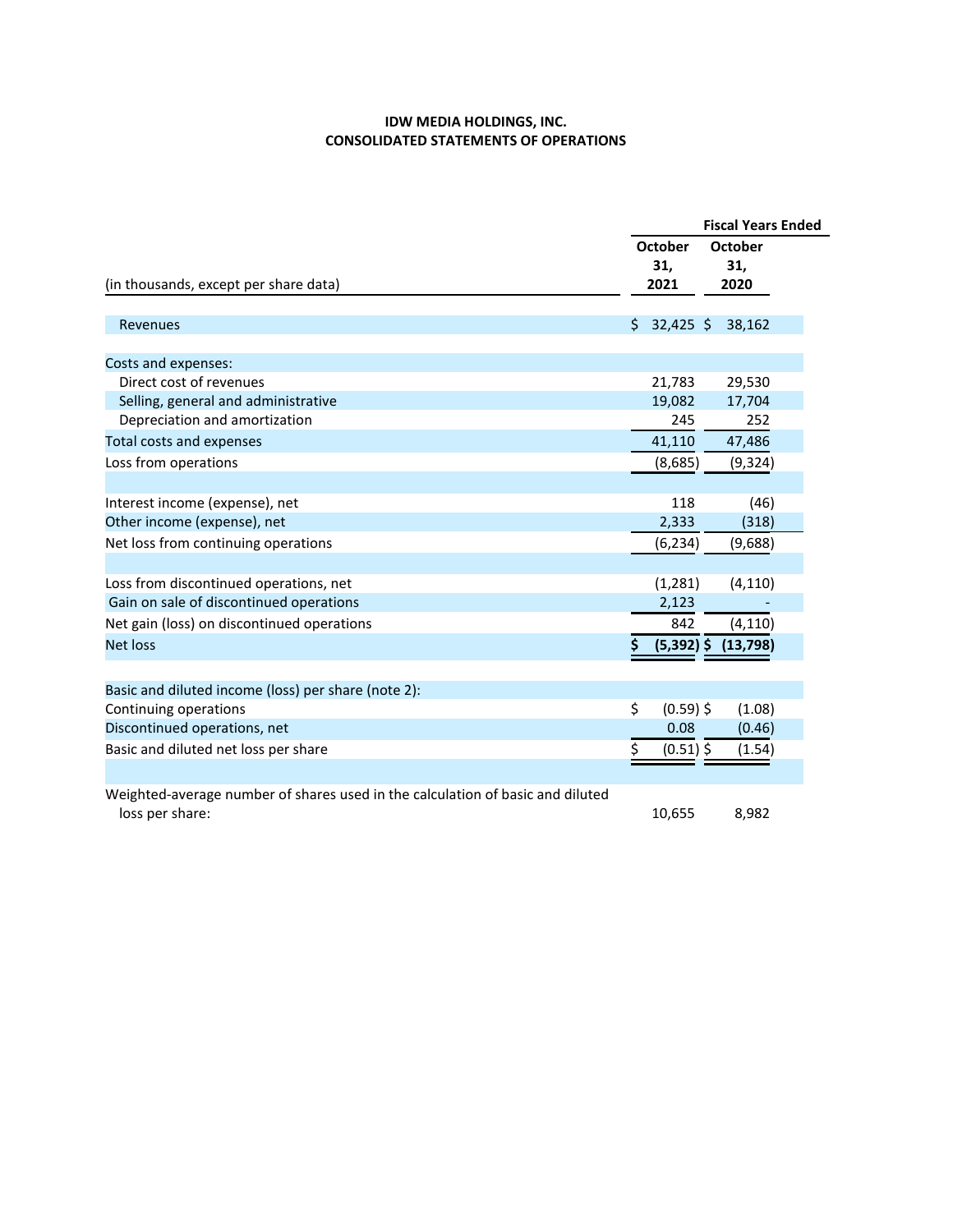#### **IDW MEDIA HOLDINGS, INC. CONSOLIDATED STATEMENTS OF CASH FLOWS**

|                                                                                             | <b>Fiscal Years Ended</b> |              |                            |           |
|---------------------------------------------------------------------------------------------|---------------------------|--------------|----------------------------|-----------|
| (in thousands)                                                                              |                           | October 31,  | <b>October</b><br>31, 2020 |           |
|                                                                                             |                           | 2021         |                            |           |
| <b>Operating activities:</b>                                                                |                           |              |                            |           |
| <b>Net loss</b>                                                                             | \$                        | $(5,392)$ \$ |                            | (13, 798) |
| Adjustments to reconcile net loss to net cash provided by provided by operating activities: |                           |              |                            |           |
| Depreciation and amortization                                                               |                           | 433          |                            | 1,017     |
| Amortization of finance leases                                                              |                           | 108          |                            | 411       |
| Bad debt expense                                                                            |                           | (79)         |                            | 680       |
| Stock based compensation                                                                    |                           | 329          |                            | 1,131     |
| Amortization of right-of-use asset                                                          |                           | 475          |                            | 1,557     |
| Gain on extinguishment of PPP Loans                                                         |                           | (2,460)      |                            |           |
| Gain on sale of discontinued operations                                                     |                           | (2, 123)     |                            |           |
| Loss on deconsolidation of subsidiary                                                       |                           |              |                            | 35        |
| Changes in operating assets and liabilities:                                                |                           |              |                            |           |
| Trade accounts receivable                                                                   |                           | 17,460       |                            | 20,807    |
| Inventory                                                                                   |                           | 664          |                            | (442)     |
| Prepaid expenses and other assets                                                           |                           | (414)        |                            | 735       |
| <b>Television costs</b>                                                                     |                           | 1,439        |                            | 6,462     |
| Operating lease liability                                                                   |                           | (287)        |                            | (1, 597)  |
| Trade accounts payable, accrued expenses, production costs payable and other current        |                           |              |                            |           |
| liabilities                                                                                 |                           | 921          |                            | (2, 108)  |
| Deferred revenue                                                                            |                           | (340)        |                            | 795       |
| Gain on disposal of ROU assets                                                              |                           | (97)         |                            |           |
| Deconsolidation of subsidiary                                                               |                           |              |                            | 304       |
| Net cash provided by operating activities                                                   |                           | 10,637       |                            | 15,989    |
| Investing activities:                                                                       |                           |              |                            |           |
| Proceeds on disposition of long lived assets                                                |                           |              |                            | 185       |
| Disposition of subsidiary, net of cash received                                             |                           |              |                            | (115)     |
| Disposal of discontinued operations                                                         |                           | (902)        |                            |           |
| Capital expenditures                                                                        |                           | (832)        |                            | (420)     |
| Net cash used in investing activities                                                       |                           | (1,734)      |                            | (350)     |
| <b>Financing activities:</b>                                                                |                           |              |                            |           |
| Proceeds from issuance of common stock                                                      |                           | 9,436        |                            | 14,596    |
| Repayments of finance lease obligations                                                     |                           |              |                            | (404)     |
| Proceeds of government loans                                                                |                           | 1,196        |                            | 3,004     |
| Proceeds of bank loans                                                                      |                           |              |                            | 1,021     |
| Repayments of related party loans                                                           |                           |              |                            | (5,300)   |
| Repayments of bank loans                                                                    |                           | (14, 204)    |                            | (26, 559) |
| Net cash used in financing activities                                                       |                           | (3,572)      |                            | (13, 642) |
| Effect of exchange rate changes on cash and cash equivalents                                |                           | 39           |                            |           |
| Net increase in cash and cash equivalents                                                   |                           | 5,370        |                            | 1,997     |
| Cash and cash equivalents at beginning of period                                            |                           | 12,162       |                            | 10,165    |
| Cash and cash equivalents at end of period                                                  | \$                        | 17,532 \$    |                            | 12,162    |
|                                                                                             |                           |              |                            |           |
| Supplemental schedule of investing and financing activities                                 |                           |              |                            |           |
| Cash paid for interest                                                                      | \$                        | $1,277$ \$   |                            | 200       |
| Cash paid for income taxes                                                                  |                           |              |                            | 98        |
| Received from sale of long lived assets                                                     |                           |              |                            | 154       |